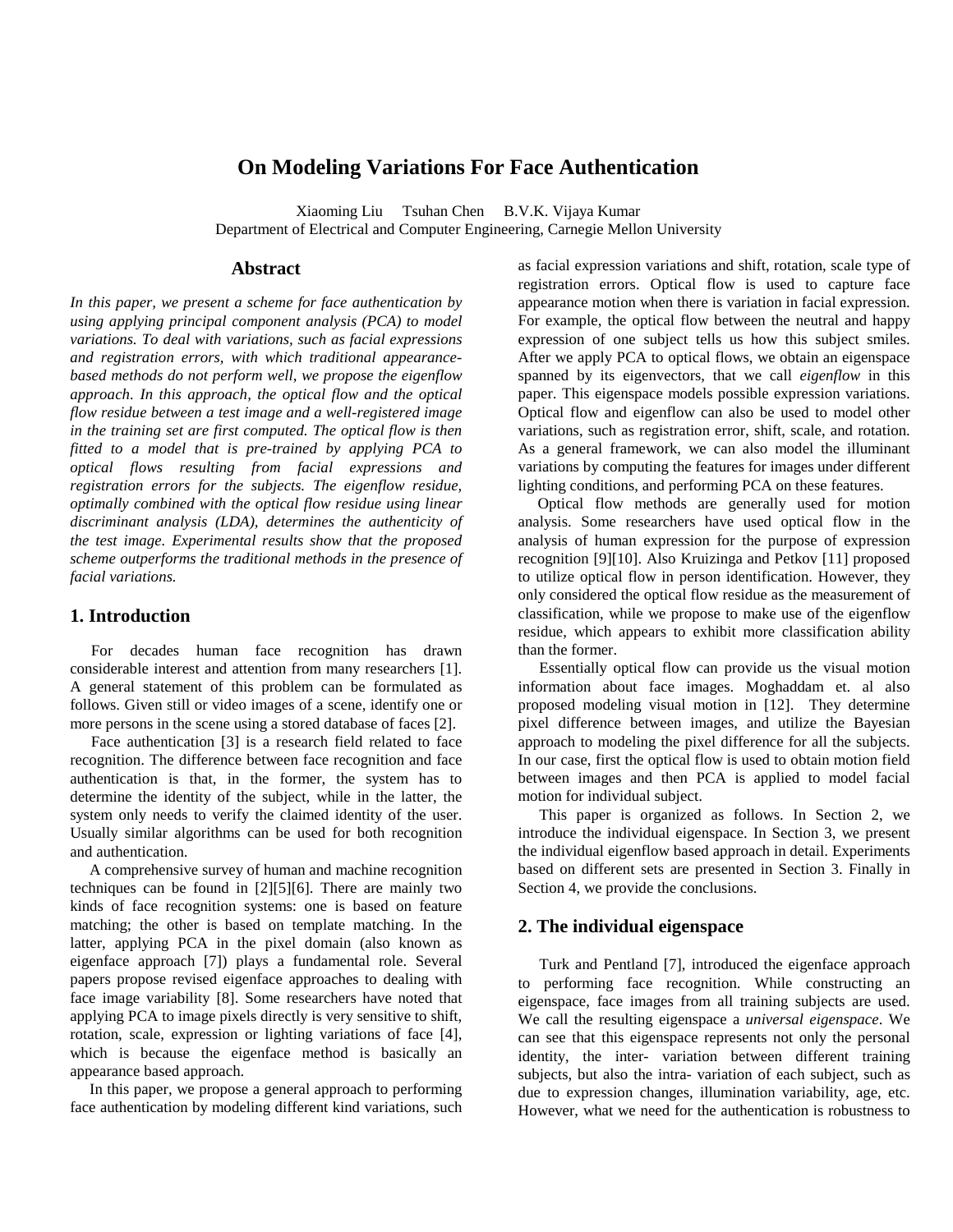expression and illumination variations within a single subject, not robust recognition for all the subjects. This observation suggests one potential metric for face authentication. The residue of a test vector to that vector's individual eigenspace, (i.e., the squared norm of the difference between a test vector and its representation in the eigenspace) is a good measure for authentication.

Throughout the rest of this paper, we will focus for simplicity on one specified subject. So for a training set of *K* subjects and *M* images for each subject, the same approach can be repeated *K* times. In the individual eigenspace approach, one eigenspace is constructed for each training subject. As the following equation indicates, the average face will be different for each subject.

$$
\mathbf{g}_{i} = \frac{1}{M} \sum_{j=0}^{M-1} \mathbf{f}_{ij}
$$
 (1)

Now each face differs from the average by the vector  $\mathbf{s}_{ii} = \mathbf{f}_{ii} - \mathbf{g}_{i}$ . Also the **A** matrix is different for each subject, i.e.,  $\mathbf{A}_i = [\mathbf{s}_{i,0}, \mathbf{s}_{i,1},...,\mathbf{s}_{i,M-1}]$ . Here we denote the eigenvector of each space as  $\mathbf{u}_{i,n}$ , and each face is projected to its own eigenspace as follows:

$$
w_n = \mathbf{u}_{i,n}^T \left( \mathbf{f} - \mathbf{g}_i \right) \text{ if } \mathbf{f} \text{ belongs to Subject } i \tag{2}
$$

So far we have suggested an individual eigenspace for each subject, and each training face (with its claimed identity) has corresponding projected eigencoefficients,  $W_n$ , in its own eigenspace. From these projected vectors, the face image can be reconstructed by:

$$
\hat{\mathbf{s}} = \sum_{n=0}^{Q-1} w_n \mathbf{u}_{i,n} \tag{3}
$$

Where *Q* is the number of eigenvectors in the eigenspace. Since this eigenspace is only an idealized representation for one subject, it cannot represent all manifestations of that subject's face perfectly, i.e. there will be a residue (i.e., difference or squared error) between the test image and its reconstructed version.

The residue is defined as the squared distance between the mean-adjusted test input image  $\mathbf{s} = \mathbf{f} - \mathbf{g}_i$  and reconstructed image **s**ˆ , i.e.,

$$
e = \left\| \mathbf{s} - \hat{\mathbf{s}} \right\|^2 \tag{4}
$$

In the next section, we will call *e* the *eigenflow residue* since it characterizes how well the eigenspace can model the unknown sample.

#### **2. Individual Eigenflow Based Face Authentication**

The traditional eigenface approach is not as robust as needed to expression variations and to shift, rotation, and scale changes. Because PCA is an appearance-based approach, its authentication performance will degrade quickly when the appearance of a subject's face changes significantly, which occurs in the presence of expression changes and registration errors. In this section, we propose a new method based on optical flow to deal with such variations in face images.

#### **2.1 Optical flow for face images**

Essentially optical flow [15] is an approximation of the velocity field. It characterizes approximately the motion of each pixel between two images.

If two face images, which show different expressions of the same subject, are fed into the optical flow algorithm, the resultant motion field will emphasize the regions of facial features, such as eyes and mouth. This is illustrated in Figure 1. The left half of the figure shows two face images from the same subject, but with different expressions. The resulting optical flow is shown below these figures. Also by using the first image and the optical flow, we can construct a predicted image that is close to the second image. The third figure in the top row is the difference between prediction obtained via the optical flow and the second image. We call it *optical flow residue* image. For the correct subject, this residue image would have low energy because the motion of most pixels can be modeled well by the optical flow. The second set shows the same except that the two input images are from two different subjects. Obviously, the optical flow looks more irregular when the two images are from different subjects. Also the residue image of motion prediction has more "error". These two clues can help discriminating these two cases, which is the task of authentication.

The same idea can be applied to images with registration errors. Because the traditional eigenface approach is unacceptably sensitive to registration errors, even small shifts in input images can make the system performance degrade significantly. However, face images are usually difficult to register precisely, especially in a live authentication system. So here we want to use the optical flow to build a system that is tolerance to different kinds of registration errors. The second image in the left column of Figure 2 is an up-shifted version of the first image. The optical flow shown below captures most of its motion around facial features, and also the residue image has small intensity. The right column shows images of different subjects leading to an optical flow that appears to be random, and the residue image has larger intensity.

#### **2.2 The training of eigenflow**

Since the optical flow provides a useful pattern for classifying personal identity, we propose to use PCA to model this pattern.

Given two face images, there are some recommended preprocessing steps prior to the optical flow determination. Since some regions of face images will always contain background, it is better to crop the image before the optical flow computation.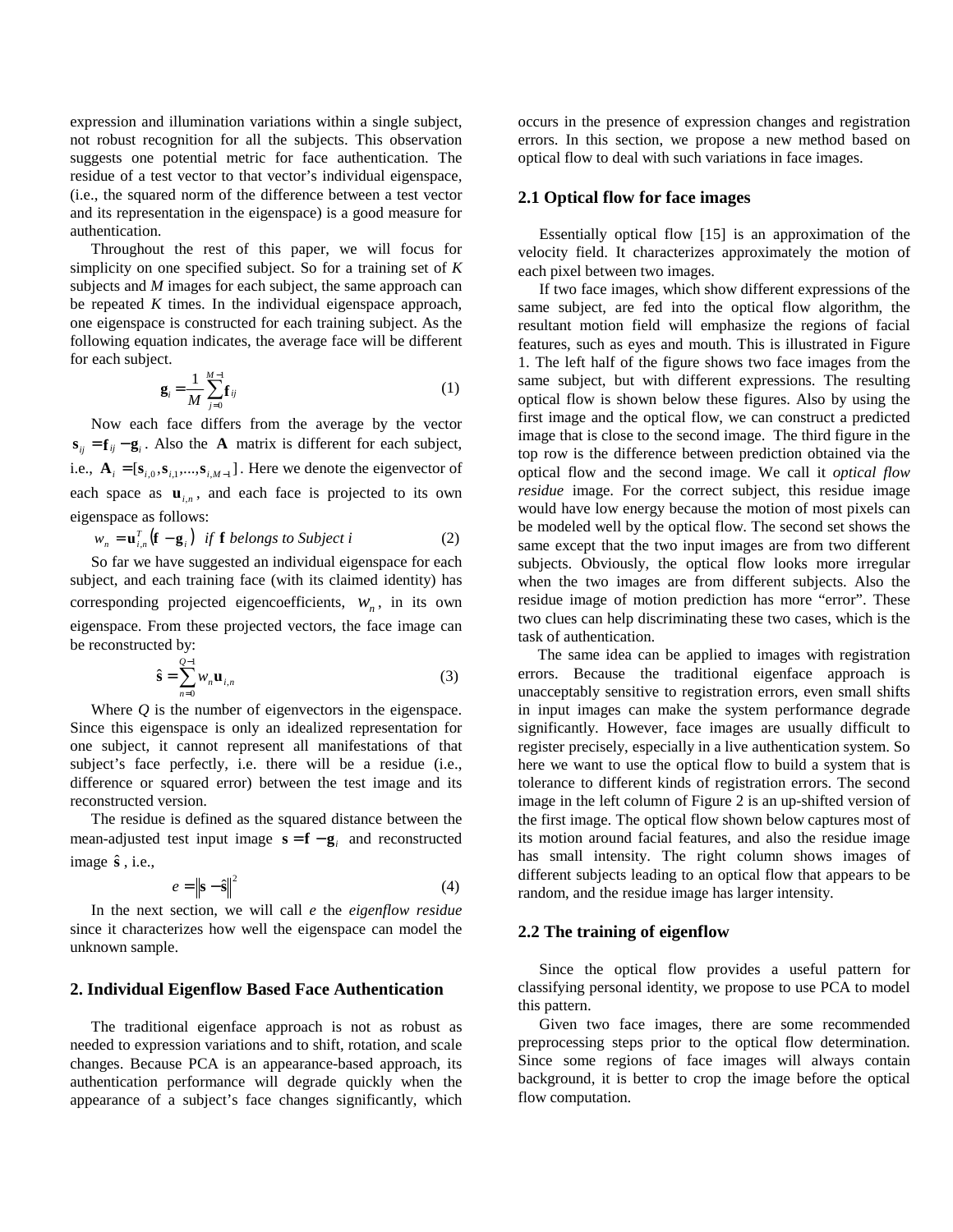

**Figure 1 Application of optical flow to cases of different expressions**



**Figure 2 Application of optical flow to two cases of different registration.**



**Figure 3 Five expression images used for training eigenflow.**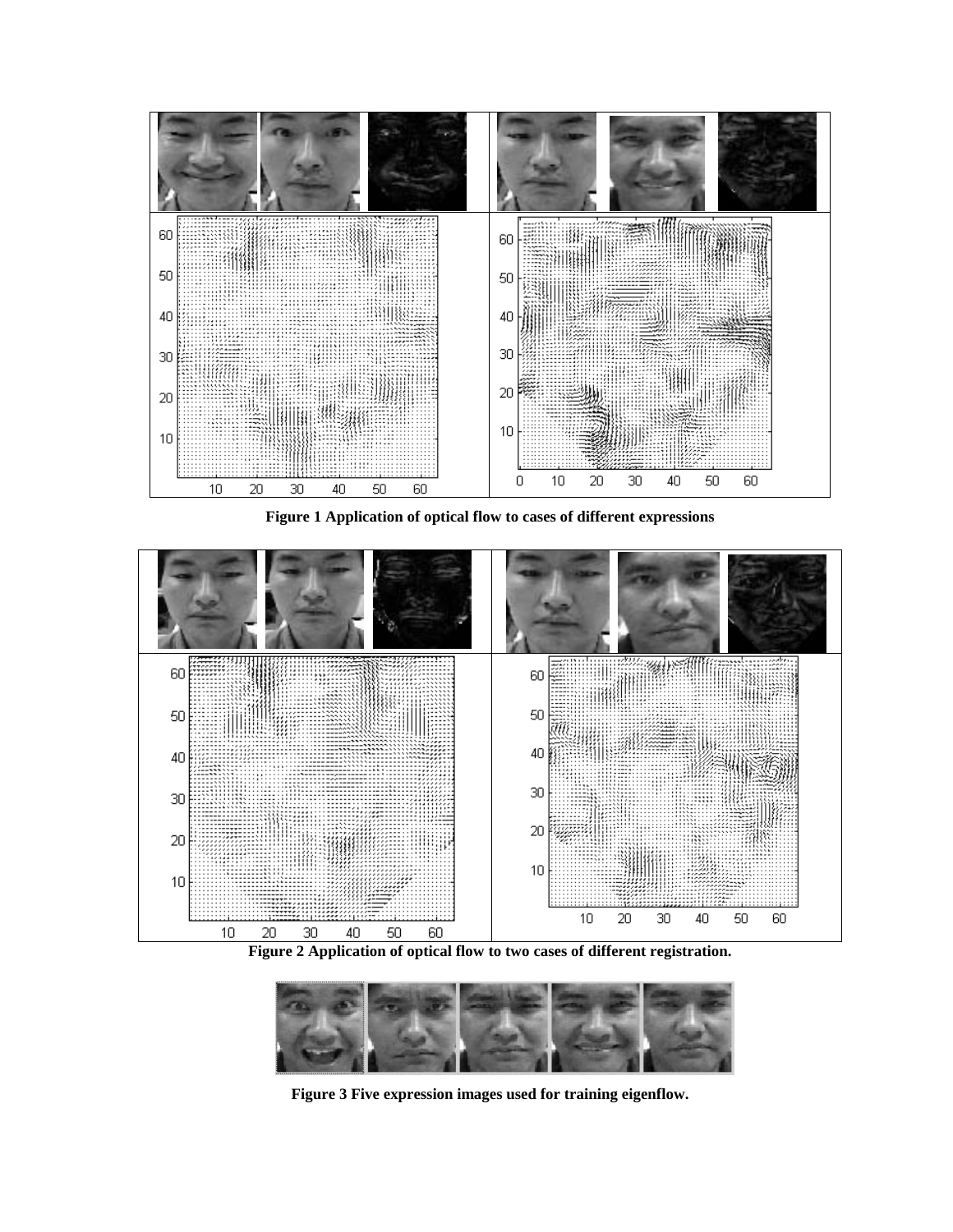

**Figure 4 The first three eigenflows trained from expression images of one subject. Some prominent movement of facial features, such as mouth corner, eyebrow, scale, nasolabial furrow, can be seen from them.**

Following the traditional PCA approach, optical flow vectors are regarded as sample vectors for training. Suppose that in the training dataset, there are a few images with different expressions for each subject, such as five images shown in Figure 3. Using these images, twenty optical flow images (corresponding to twenty pairs) can be obtained. The three principal eigenflow images of twenty optical flow images are shown in Figure 4. Obviously large motion can be observed in the region of facial features, such as mouth corner, eyebrow, nasolabial furrow. So all the expression variations occurring in a single subject can be represented by a space spanned by these eigenflows. In contrast, the optical flow between this subject and other subjects cannot be represented well by this space.

Similarly eigenflows can be used to model the optical flow caused by image registration errors. In the live application of face authentication, face region needs to be registered from a whole frame. Usually it is done via a crop operation based on the location of two eyes. In our approach, we synthesize images with registration errors from one well-registered image. Again the eigenflows can indicate the actual motion pattern appearing in the training set.

In the testing stage, both the optical flow residue and the eigenflow residue will be used for authentication, where the optical flow residue is computed in determining optical flow between the testing image and training images, and the eigenflow residue is obtained in projecting the optical flow into the eigenflow space. Eventually linear discriminant analysis [13] will combine these two residues and obtain the final measurement for authentication.

### **3. Experiment Results**

Experiments and evaluations are important parts of any face authentication system. In order to isolate the effects of facial expression variations and registration errors, we assume that all the training and test images are captured under the same lighting condition.

Before discussing the results, we will present some details about our algorithm. Given any two training images, we generate the optical flow using four steps. First the background regions below the cheek in the face image are removed because the background seems to affect the optical flow calculation, and thus interferes with the authentication. Zero is filled into the two triangle regions in the lower part of the face square. Next, we determine the optical flow using Lucas-Kanade algorithm[20]. Third the optical flow is down sampled to be half its original size in order to speed up the PCA training and to clean up the noisy motion vectors. Finally within this smaller-size optical flow, the background and four side boundaries are removed because usually the boundary does not result in accurate motion estimation in the optical flow algorithm. Now the down-sampled optical flow image can be scanned into a vector, whose dimension is much lower than the unsampled one.

The first data set has only expression variations. 13 subjects are included in this set. Each has 5 images for training, and 70 images for testing. The reason we use more test images than training images is that we want to get a smother ROC curve. Also, only a few images may be available for training in a practical setup. Each of the five training images represents different expressions, such as neutral, happy, angry, sad, and surprise. All of these images are well registered by the location of the eyes. Here we implement three algorithms: the individual PCA approach on image domain, the universal PCA approach, and the individual eigenflow approach. From the result, we can see that for most part of the curve, our approach yields better performance. Also the improvement is significant compared to the universal PCA approach.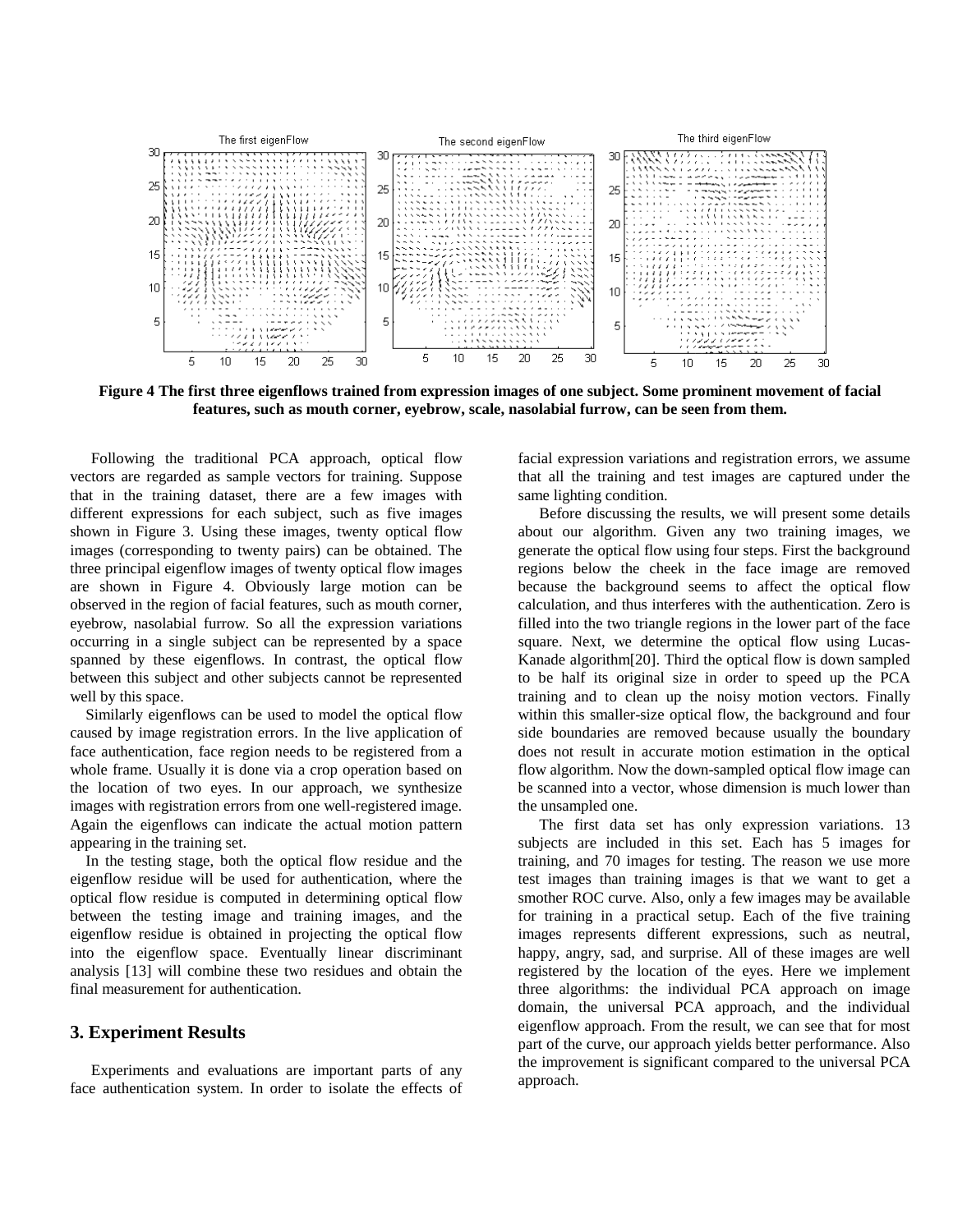

The second data set has the registration variation for each subject. Given one well-registered face image, we synthesize 625 images by cropping face region based on 25 points around the eye locations. These images are used for training one subject. The same method is used to generate the 625 test images except there is larger offset while selecting the eye neighbors, which means test images have larger registration errors than training one. So all these synthesized training images can represent different kinds of registration errors. Based on this set, the eigenflow-based approach has shown much better performance than the PCA approach.

The third data set has both expression variations and registration errors. First, for each one of the 13 subjects, 5 expression images are obtained to be the reference images. Then, for each reference image, 624 images can be synthesized to include all kinds of registration errors. Thus, 3125 images are collected for each subject. We also generate 3120 test images for each subject using the same approach, but there are two differences. One is that all the test images have different expressions compared to the reference images. The other is that the testing images have larger registration errors than the training one.

Since in this experiment, we have many more test images than in the previous two experiments, the denominator in

## **5. Conclusions**



**Figure 5 The experiment results on the expression dataset. Figure 6 Experiment results on the data set with registration errors.**

computing *FAR* and *FRR* will be much larger. That is why a much smoother ROC curve can be observed from Figure 7.



**Figure 7 Experiment results on the data set containing both expression variations and registration errors.**

In this paper, we present a scheme for face authentication by modeling variations via applying principal component analysis (PCA). To deal with variations, such as facial expressions and